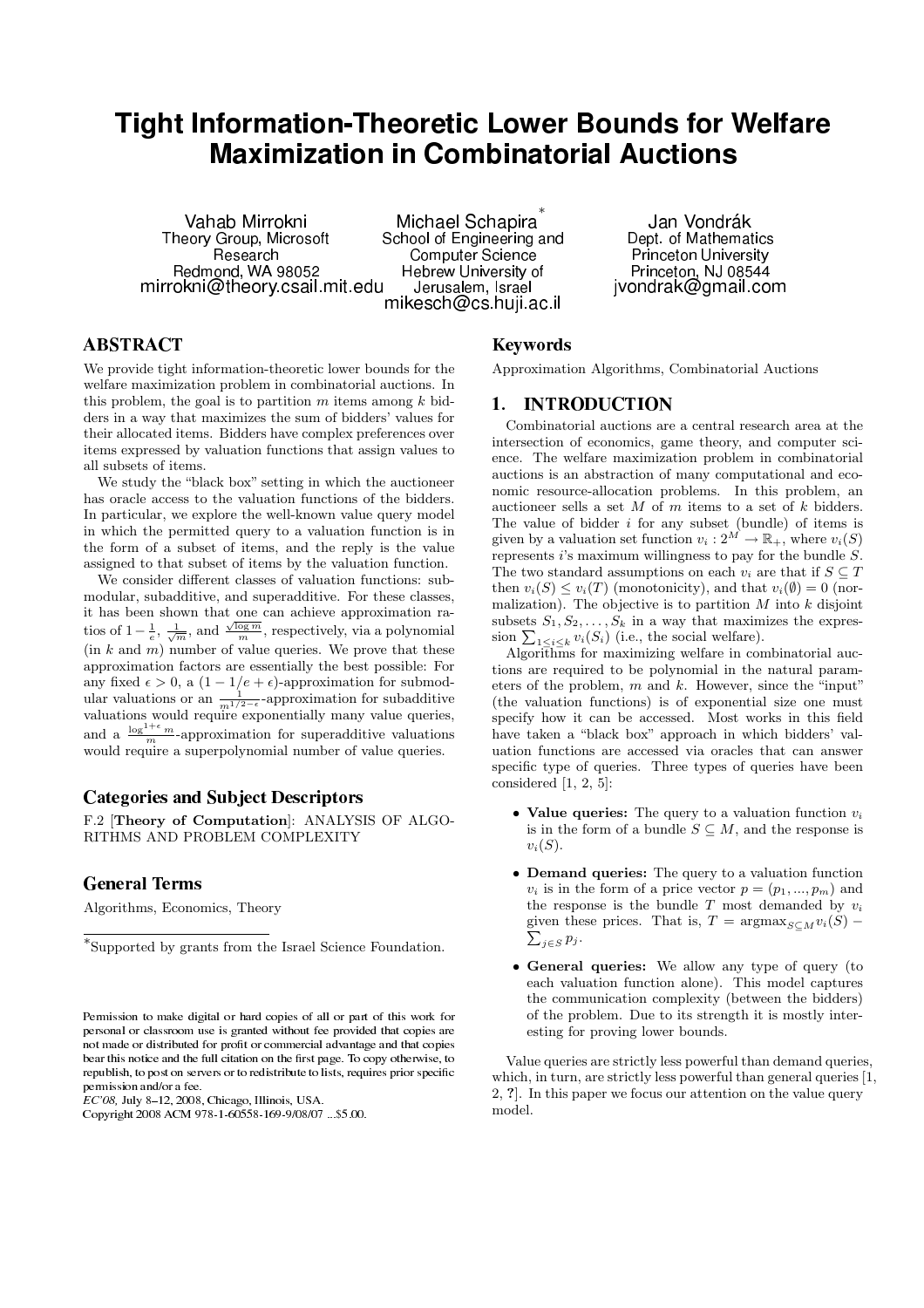It has been shown that computing an optimal solution for social-welfare maximization requires an exponential number of queries even in the general queries model [13]. Hence, we are interested in the approximability of this problem. For the general case, the approximability of the problem is wellunderstood in all models [1, 13]. Researchers have also studied the approximability of the problem for restricted classes of valuation functions. Two families of such classes, that have natural economic interpretations [11, 5], have been considered: Subadditive functions, and superadditive functions. A set function  $f: 2^M \to \mathbb{R}_+$  is subadditive iff for any two sets S and T,  $f(S) + f(T) \geq f(S \cup T)$ , and is superadditive iff for any two *disjoint* sets S and T,  $f(S) + f(T) \leq f(S \cup T)$ . An important special case of subadditive functions are submodular functions. A set function f is submodular iff for any two sets S and T,  $f(S) + f(T) \ge f(S \cup T) + f(S \cap T)$ . Submodular functions (that are monotone and normalized) are also reasonable to consider from an economic perspective as they characterize functions with decreasing marginal utilities [11].

We present tight information-theoretic lower bounds for submodular, subadditive, and superadditive valuation functions in the value query model. We prove the following theorems:

**Theorem:** For any fixed  $\epsilon > 0$ , achieving an approximation ratio of  $1 - \frac{1}{e} + \epsilon$  for welfare-maximization with submodular functions requires an exponential number of value queries.

This matches the  $(1 - \frac{1}{e})$ -approximation (achieved with a polynomial number of value queries) recently shown by Vondrák [15], who improved over the  $\frac{1}{2}$ -approximation shown by Lehmann et al. [11]. (We note that this problem can be formalized as the problem of maximizing a submodular function subject to a matroid constraint. Hence, the greedy algorithm developed by Fisher et al. [14] provides  $a \frac{1}{2}$ -approximation for this problem). The only previously known information-theoretic lower bound for this problem was  $1 - O(\frac{1}{m})$  (see [13], in the general queries model. Our lower bound strengthens the  $1 - \frac{1}{e} + \epsilon$  lower bound dependent on  $P \neq NP$  proven by Khot et al. [10]. We stress that our lower bound is independent of any computational complexity assumptions and holds even for algorithms of unbounded computational power, that are bounded only in terms of the number of value queries they can make. Also, we remark that the same inapproximability result does not hold in stronger query models – it is known that  $(1-1/e+\epsilon)$ approximation is possible with polynomially many demand queries [7].

**Theorem:** For any fixed  $\epsilon > 0$ , achieving an approximation ratio of  $\frac{1}{m^{\frac{1}{2}-\epsilon}}$  for welfare-maximization with subadditive functions requires an exponential number of value queries.

This matches the upper bound of  $\frac{1}{\sqrt{m}}$  presented by Dobzinski et al. [5] (achieved using a polynomial number of value queries). The previously known lower bound in the value query model was  $\frac{1}{m^{\frac{1}{4}}}$  [4]. In fact, our lower bound holds even for the more restricted subclass of fractionally subadditive valuations [6], introduced in [12] under the name of XOS.

**Theorem:** For any fixed  $\epsilon > 0$ , achieving an approximation

ratio of  $\frac{\log^{1+\epsilon} m}{m}$  for welfare-maximization with superadditive functions requires a super-polynomial number of value queries.

This nearly matches the upper bound of  $\frac{\sqrt{\log m}}{m}$  presented by Holzman et al. [9] (achieved via a polynomial number of value queries). A similar lower bound was known for general valuation functions [1, 2]. We extend this lower bound to the restricted class of superadditive functions. In fact, the lower bound holds for a superadditive analogue of fractionally subadditive functions (that is strictly contained in the class of superadditive valuation functions).

# 2. VALUE-QUERY COMPLEXITY OF SUB-MODULAR WELFARE MAXIMIZATION

In this section, we construct an example showing that it is impossible to achieve an approximation factor better than  $1 - 1/e$  for submodular utility functions in the value oracle model. We consider algorithms whose running time is potentially unbounded, we only count the number of value queries posed by the algorithm. More precisely, we prove the following.

THEOREM 2.1. For any fixed  $\beta > 0$  and  $k \geq 2$ , any (possibly randomized)  $(1 - (1 - 1/k)^k + \beta)$ -approximation algo $rithm$  for  $m$  items and  $k$  players with submodular valuation  $functions$  requires  $e^{\Omega(m)}$  value queries, otherwise it fails with high probability.

Since  $1-(1-1/k)^k$  is arbitrarily close to  $1-1/e$  for large enough  $k$ , this implies the following.

COROLLARY 2.2. For any fixed  $\epsilon > 0$ , there is no  $(1 1/e + \epsilon$ )-approximation for an arbitrary number of players, using a subexponential number of queries.

We note that our examples use the same submodular valuation function for all players, just like in the NP-hardness result of [10]. Thus the problem is hard to approximate even in the special case where all utility functions are equal. Our construction is different from [10], however. While the hardness reduction of [10] uses explicit coverage-type submodular functions, our valuation functions are not exactly of the coverage type. Our construction is inspired by a lower bound developed by Feige et al. [8] for the problem of maximizing non-monotone submodular functions.

#### Overview of the Proof.

Consider a k-uniform hypergraph  $H = (X, E)$  and a function  $f: 2^X \to \mathbb{R}_+$  where  $f(S)$  is the number of hyperedges incident with the set of vertices  $S$ . This is a coverage-type submodular function. The idea is that it is hard to distinguish instances where  $H$  is a complete k-partite k-uniform hypergraph (and allocating one part  $X_i$  to each player results in a "perfect solution"), and instances where  $H$  is a complete k-uniform hypergraph (and then there is no "perfect solution"). Since vertices of the hypergraph could be labeled arbitrarily on the input, it's hard for any algorithm to find a set of vertices significantly overlapping with any  $X_i$  and hence it cannot distinguish these two cases.

In order to make the example work, we have to modify the coverage-type functions slightly. We consider a ground set X partitioned into  $X_1 \cup X_2 \cup \ldots \cup X_k$ . The functions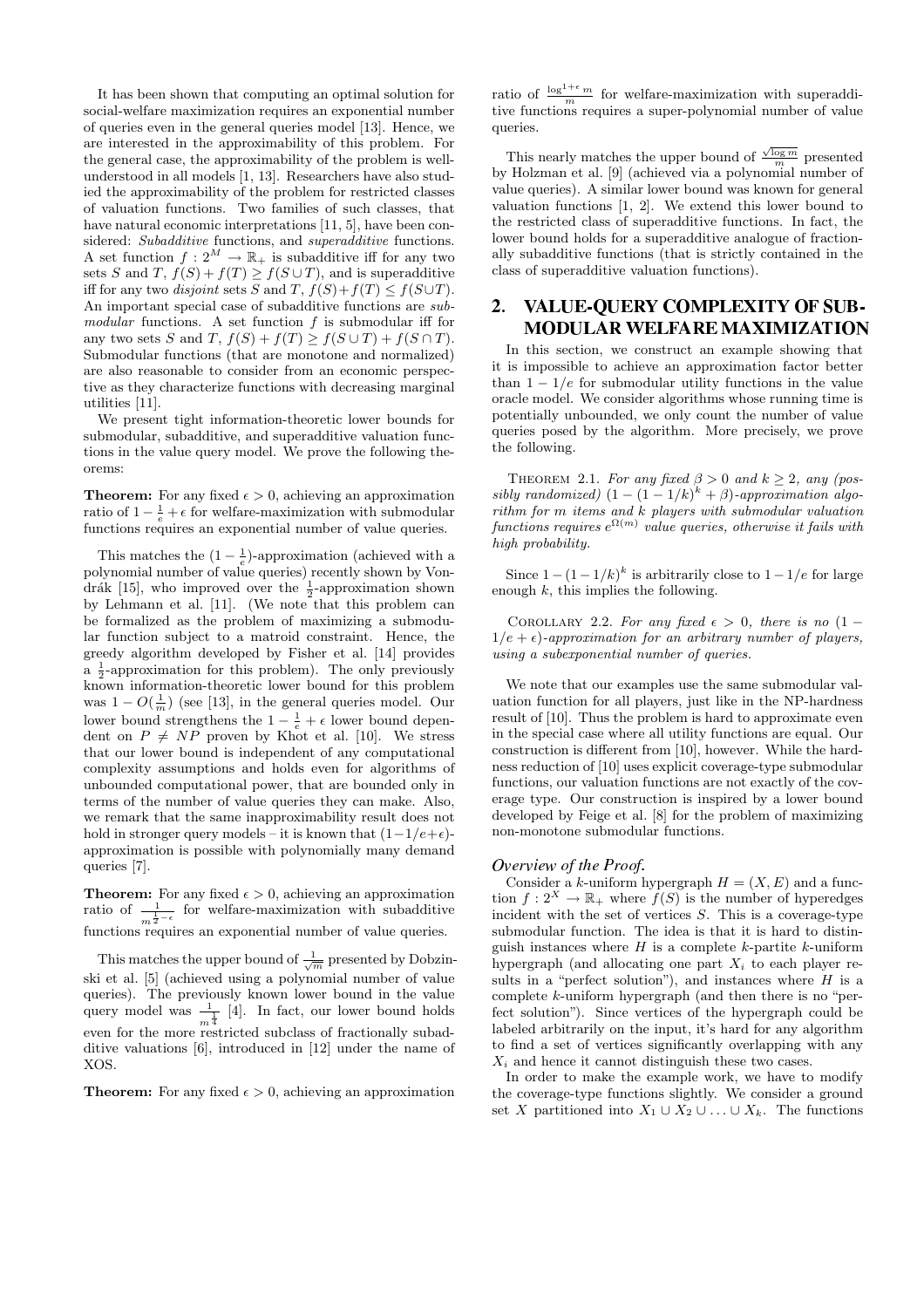$f(S)$  that we define depend only on the fractions of  $X_i$  that S contains:  $x_i = |S \cap \overline{X}_i|/|X_i|$ . To simplify the notation, we work with continuous functions  $\tilde{f}(x_1, \ldots, x_k)$ . The following lemma states the properties that we need  $\tilde{f}(x_1, \ldots, x_k)$  to satisfy.

LEMMA 2.3. Let  $X = X_1 \cup X_2 \cup \ldots \cup X_k$  as above and let  $\tilde{f} : [0,1]^k \to \mathbb{R}$  be a function with continuous first partial derivatives, and second partial derivatives almost everywhere. Define a discrete function  $f: X \to \mathbb{R}$  so that

$$
f(S) = \tilde{f}\left(\frac{|S \cap X_1|}{|X_1|}, \dots, \frac{|S \cap X_k|}{|X_k|}\right)
$$

1. If  $\frac{\partial \tilde{f}}{\partial x_i} \geq 0$  everywhere for each i, then the function f is monotone.

.

2. If  $\frac{\partial^2 \tilde{f}}{\partial x \cdot \partial x}$  $\frac{\partial^2 f}{\partial x_i \partial x_j} \leq 0$  almost everywhere <sup>1</sup> for any i, j, then the function f is submodular.

PROOF. For monotonicity, it's sufficient to observe that if  $\frac{\partial f}{\partial x_i} \geq 0$ , then  $\tilde{f}$  is non-decreasing in each coordinate. Hence, adding elements cannot decrease the value of f.

For the submodularity condition, fix an element in  $a \in X_i$ and consider a set S parameterized by  $x_i = |S \cap X_i|/|X_i|$ . The marginal value of  $a$  added to  $S$  is equal to

$$
f_S(a) = \tilde{f}(x_1, \dots, x_i + \frac{1}{|X_i|}, \dots, x_k) - \tilde{f}(x_1, \dots, x_i, \dots, x_k)
$$
  
= 
$$
\int_0^{1/|X_i|} \frac{\partial \tilde{f}}{\partial x_i}(x_1, \dots, x_i + t, \dots, x_k) dt.
$$

We want to prove that  $f_S(a)$  cannot increase by adding elements to S, i.e. by increasing any coordinate  $x_j$ . Because  $\frac{\partial \tilde{f}}{\partial \tilde{f}}$  is non- $\frac{\partial \tilde{f}}{\partial x_i}$  is continuous and its derivative along  $x_j$ ,  $\frac{\partial^2 \tilde{f}}{\partial x_i \partial x_j}$  $\frac{\partial^2 f}{\partial x_i \partial x_j}$ , is nonpositive except at finitely many points,  $\frac{\partial \tilde{f}}{\partial x_i}$  is non-increasing in  $x_j$ . By shifting the entire integral to a higher value of  $x_j$ , the marginal value cannot increase.  $\Box$ 

Hence, we need our continuous functions to satisfy  $\frac{\partial f}{\partial x_i} \geq 0$ and  $\frac{\partial^2 f}{\partial x \cdot \partial y}$  $\frac{\partial^2 f}{\partial x_i \partial x_j} \leq 0$  for all  $i, j \in [k]$ , which implies monotonicity and submodularity in the discrete case. We call such functions smooth submodular. To shorten notation, we write  $f(\mathbf{x}) = f(x_1, \ldots, x_k).$ 

In each instance, all players have the same valuation function. We find two functions f, g such that we have  $f(\mathbf{x}) =$  $g(\mathbf{x})$  whenever  $\max_{i,j} |x_i - x_j| \leq \epsilon$ . As we show later, this will imply that f and g are indistinguishable by a subexponential number of queries. We construct these two functions as follows.

LEMMA 2.4. For any  $\beta > 0$  and integer  $k \geq 2$ , there is  $\epsilon > 0$  and two smooth submodular functions  $f, g : [0,1]^k \rightarrow$  $\mathbb{R}_+$  such that

- If  $\max_{i,j} |x_i x_j| \leq \epsilon$ , then  $f(\mathbf{x}) = g(\mathbf{x})$  and the function value depends only on  $\bar{x} = \frac{1}{k} \sum_{i=1}^{k} x_i$ .
- max $\{\sum_{i=1}^{k} f(x_{i1},...,x_{ik}) \mid x_{ij} \geq 0 \& \forall j; \sum_{i=1}^{k} x_{ij} =$  $1\} \geq (1-\beta)k$ .

<sup>1</sup>To be more precise, on any axis-parallel line there are only finitely many points where  $\frac{\partial^2 \tilde{f}}{\partial x \cdot \partial y}$  $\frac{\partial^2 f}{\partial x_i \partial x_j}$  is not defined.

• max $\{\sum_{i=1}^{k} g(x_{i1},...,x_{ik}) \mid x_{ij} \geq 0 \& \forall j; \sum_{i=1}^{k} x_{ij} =$  $1\} \leq (1 - (1 - 1/k)^k + \beta)k.$ 

PROOF. We start by considering two smooth submodular functions, motivated by the examples of k-uniform hypergraphs that we discussed above.

- $f(\mathbf{x}) = 1 \prod_{i=1}^{k} (1 x_i).$
- $g(\mathbf{x}) = 1 (1 \bar{x})^k$ , where  $\bar{x} = \frac{1}{k} \sum_{i=1}^k x_i$ .

The optimal solution with valuation function f is  $x_{ii} = 1$ ,  $x_{ij} = 0$  for  $i \neq j$ . This way, each player gets value 1 and  $\sum_i f(x_{i1}, \ldots, x_{ik}) = k$ . For g, on the other hand, the value  $x_{ij} = 0$  for  $i \neq j$ . This way, each player gets value 1 and depends only on the average of the coordinates  $\bar{x}$ . By the concavity of g, the optimum solution is to set  $x_{ij} = 1/k$  for all *i*, *j*, which gives total value  $\sum_i g(x_{i1}, \ldots, x_{ik}) = k(1 (1-1/k)^k$ ).

It remains to perturb the functions so that  $f(\mathbf{x}) = g(\mathbf{x})$ for vectors satisfying  $\max_{i,j} |x_i - x_j| \leq \epsilon$ . Let  $h(\mathbf{x})$  denote the difference of the two functions,

• 
$$
h(\mathbf{x}) = f(\mathbf{x}) - g(\mathbf{x}) = (1 - \bar{x})^k - \prod_{i=1}^k (1 - x_i).
$$

Again, we denote  $\bar{x} = \frac{1}{k} \sum_{i=1}^{k} x_i$ . Also, let  $\delta = \max_{i,j} |x_i$  $x_j$ . First, we estimate  $h(\mathbf{x})$  and its first derivatives in terms of  $\bar{x}$  and  $\delta$ . We use very crude bounds, to simplify the analysis.

#### Claim..

1. 
$$
h(\mathbf{x}) \le k\delta(1-\bar{x})^{k-1}
$$
.  
\n2.  $h(\mathbf{x}) \ge k^{-4}\delta^2(1-\bar{x})^{k-2}$ .  
\n3.  $|\frac{\partial h}{\partial x_j}| \le k\delta(1-\bar{x})^{k-2}$ , i.e.  $|\frac{\partial h}{\partial x_j}| \le k^3(1-\bar{x})^{k/2-1}\sqrt{h(\mathbf{x})}$ .

1.

We have  $h(\mathbf{x}) = (1 - \bar{x})^k - \prod_{i=1}^k (1 - x_i)$ . If  $k\delta \geq 1 - \bar{x}$ , we get immediately  $h(\mathbf{x}) \leq (1-\bar{x})^k \leq k\delta(1-\bar{x})^{k-1}$ . So let's assume  $k\delta < 1 - \bar{x}$ . Then, since  $x_i \leq \bar{x} + \delta$  for all i, we get

$$
h(\mathbf{x}) \le (1 - \bar{x})^k - (1 - \bar{x} - \delta)^k =
$$

$$
(1 - \bar{x})^k \left( 1 - \left( 1 - \frac{\delta}{1 - \bar{x}} \right)^k \right) \le (1 - \bar{x})^k \frac{k \delta}{1 - \bar{x}}.
$$

2.

For a lower bound on  $h(\mathbf{x})$ , suppose that  $\delta = x_2 - x_1$ . For  $k = 2$ , we are done immediately since

$$
h(\mathbf{x}) = (1 - \bar{x})^2 - (1 - \bar{x} - \delta/2)(1 - \bar{x} + \delta/2) = \frac{1}{4}\delta^2.
$$

Hence, we assume  $k > 2$  and define  $\eta = \frac{1}{k-2}(\bar{x} - \frac{1}{2}(x_1 +$  $(x_2)$ ). I.e.,  $x_1 = \bar{x} - (k-2)\eta - \delta/2$ ,  $x_2 = \bar{x} - (k-2)\eta + \delta/2$ , and the average of the remaining coordinates is  $\bar{x} + 2\eta$ . By the arithmetic-geometric mean inequality,  $\prod_{i \neq 1,2}(1-x_i)$  is maximized when these variables are all equal:

$$
h(\mathbf{x}) \ge (1 - \bar{x})^k - (1 - \bar{x} - 2\eta)^{k-2}
$$
  
\n
$$
\cdot (1 - \bar{x} + (k - 2)\eta - \frac{1}{2}\delta)(1 - \bar{x} + (k - 2)\eta + \frac{1}{2}\delta)
$$
  
\n
$$
= (1 - \bar{x})^k - (1 - \bar{x} - 2\eta)^{k-2}(1 - \bar{x} + (k - 2)\eta)^2
$$
  
\n
$$
+ \frac{1}{4}\delta^2(1 - \bar{x} - 2\eta)^{k-2}.
$$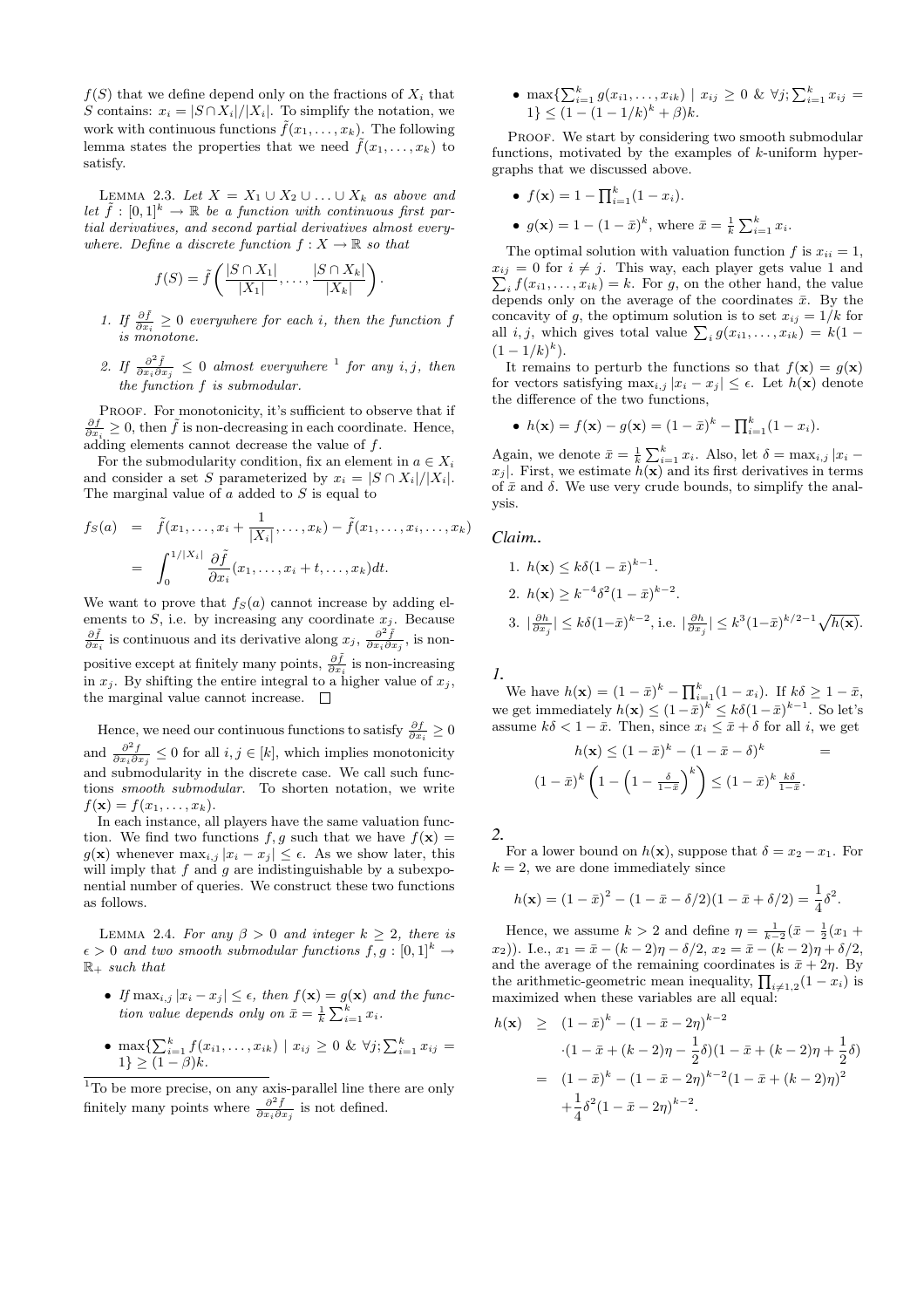Again by the arithmetic-geometric mean inequality,  $(1 (\bar{x})^k \ge (1 - \bar{x} - 2\eta)^{k-2} (1 - \bar{x} + (k-2)\eta)^2$ . If  $\eta \le \frac{1}{k} (1 - \bar{x})$ , we are done because then the last term is at least  $\frac{1}{4e^2} \delta^2 (1 - \bar{x})^{k-2}$ . So we can assume  $\eta > \frac{1}{k}(1-\bar{x})$ . In this case, we throw away the last term and write

$$
h(\mathbf{x}) \ge (1 - \bar{x})^k - (1 - \bar{x} + (k - 2)\eta)^2 (1 - \bar{x} - 2\eta)^{k-2}
$$
  
\n
$$
= (1 - \bar{x})^k \left( 1 - \left( 1 + (k - 2) \frac{\eta}{1 - \bar{x}} \right)^2 \left( 1 - \frac{2\eta}{1 - \bar{x}} \right)^{k-2} \right)
$$
  
\n
$$
\ge (1 - \bar{x})^k \left( 1 - \left( 1 + \frac{\eta}{1 - \bar{x}} \right)^{2(k-2)} \left( 1 - \frac{\eta}{1 - \bar{x}} \right)^{2(k-2)} \right)
$$
  
\n
$$
= (1 - \bar{x})^k \left( 1 - \left( 1 - \frac{\eta^2}{(1 - \bar{x})^2} \right)^{2(k-2)} \right)
$$
  
\n
$$
\ge (1 - \bar{x})^k \left( 1 - \left( 1 - \frac{1}{k^2} \right)^{2(k-2)} \right) \ge \frac{1}{k^2} (1 - \bar{x})^k
$$

using  $k > 2$  and  $\eta > \frac{1}{k}(1 - \bar{x})$ . We observe it always holds that  $\delta \leq k(1-\bar{x})$ : If the minimum coordinate is  $x_{min}$ , we have  $\bar{x} \leq \frac{1}{k}x_{min} + \frac{k-1}{k} \cdot 1$ , hence  $x_{min} \geq k\bar{x} - (k-1)$  and  $\delta \leq 1 - x_{min} \leq k(1 - \bar{x}).$ 

Consequently,  $h(\mathbf{x}) \geq k^{-2}(1-\bar{x})^k \geq k^{-4}\delta^2(1-\bar{x})^{k-2}$ .

3.

Let  $\delta = \max_{i,j} |x_i - x_j|$ . We estimate the partial derivative

$$
\frac{\partial h}{\partial x_j} = \prod_{i \neq j} (1 - x_i) - (1 - \bar{x})^{k-1}.
$$

Define  $\eta = \frac{1}{k-1}(x_j - \bar{x})$ . I.e.,  $x_j = \bar{x} + (k-1)\eta$  and the average of the remaining coordinates is  $\bar{x}-\eta.$  By the arithmeticgeometric mean inequality,

$$
\frac{\partial h}{\partial x_j} \le (1 - \bar{x} + \eta)^{k-1} - (1 - \bar{x})^{k-1}
$$

$$
= (1 - \bar{x})^{k-1} \left( \left( (1 + \frac{\eta}{1 - \bar{x}})^{k-1} - 1 \right) \right).
$$

Since  $\eta = \frac{1}{k-1}(x_j - \bar{x}) \leq \frac{1}{k-1}(1 - \bar{x})$ , we can estimate  $(1 +$  $\frac{\eta}{1-\bar{x}}$ <sup>k-1</sup>  $\leq 1+2k\frac{\eta}{1-\bar{x}}$ . Also, we know that all coordinates differ from  $\bar{x} - \eta$  by at most  $\delta$ , in particular  $x_j = \bar{x} + (k - \eta)$  $1)\eta \leq \bar{x} - \eta + \delta$ , hence  $k\eta \leq \delta$  and

$$
\frac{\partial h}{\partial x_j} \le (1 - \bar{x})^{k-1} \cdot 2k \frac{\eta}{1 - \bar{x}} \le 2\delta (1 - \bar{x})^{k-2}.
$$

For a lower bound, it's enough to observe that each coordinate is at most  $\bar{x} + \delta$ , and so

$$
\frac{\partial h}{\partial x_j} \ge (1 - \bar{x} - \delta)^{k-1} - (1 - \bar{x})^{k-1}
$$
\n
$$
= (1 - \bar{x})^{k-1} \left( \left( 1 - \frac{\delta}{1 - \bar{x}} \right)^{k-1} - 1 \right)
$$
\n
$$
\ge (1 - \bar{x})^{k-1} \left( -(k-1) \frac{\delta}{1 - \bar{x}} \right)
$$
\n
$$
= -(k-1)\delta(1 - \bar{x})^{k-2}
$$

assuming that  $(k-1)\frac{\delta}{1-\bar{x}} \leq 1$ ; otherwise we get the same bound directly from  $\frac{\partial h}{\partial x_j} \ge -(1 - \bar{x})^{k-1}$ . This finishes the proof of the claim.

We return to our construction. We define  $\tilde{f}(\mathbf{x}) = f(\mathbf{x}) - \tilde{f}(\mathbf{x})$  $\phi(h(\mathbf{x}))$  where  $\phi : \mathbb{R} \to \mathbb{R}$  is defined so that  $\phi(t) = t$  for

small  $t \geq 0$ , then  $\phi(t)$  is increasing and concave with a controlled second derivative and finally  $\phi(t)$  is bounded by a small constant everywhere. More precisely,

- For  $t \in [0, \epsilon_1]$ , we set  $\phi(t) = t$ . We choose  $\epsilon_1 = k\epsilon$ . I.e., for  $\max_{i,j} |x_i - x_j| \leq \epsilon$ , we have  $h(\mathbf{x}) \leq \epsilon_1$  by Claim 1 and then  $\tilde{f}(\mathbf{x}) = g(\mathbf{x})$ .
- For  $t \in [\epsilon_1, \epsilon_2]$ , the first derivative of  $\phi$  is continuous at  $t = \epsilon_1$  and its second derivative is  $\phi''(t) = -\alpha/t$  for  $t \in [\epsilon_1, \epsilon_2]$ . Hence,

$$
\phi'(t) = 1 - \int_{\epsilon_1}^t \frac{\alpha}{\tau} d\tau = 1 - \alpha \ln \frac{t}{\epsilon_1}.
$$

We choose  $\alpha = 2/\ln \frac{1}{\epsilon_1}$  and  $\epsilon_2 = \sqrt{\epsilon_1}$ , so that  $\phi'(\epsilon_2)$  = 0. Since  $0 \leq \phi'(t) \leq 1$  everywhere, we have  $0 \leq$  $\phi(\epsilon_2) \leq \epsilon_2.$ 

• For  $t > \epsilon_2$ , we set  $\phi(t) = \phi(\epsilon_2)$ .

Hence, we have  $0 \leq \phi(t) \leq \epsilon_2$  everywhere and  $\tilde{f}(\mathbf{x}) = f(\mathbf{x}) \phi(h(\mathbf{x})) \ge f(\mathbf{x}) - \epsilon_2$ . Next, we want to show that we didn't corrupt the monotonicity and submodularity of  $f$  too badly. We have

$$
\frac{\partial \tilde{f}}{\partial x_j} = \frac{\partial f}{\partial x_j} - \phi'(h) \frac{\partial h}{\partial x_j} = (1 - \phi'(h)) \frac{\partial f}{\partial x_j} + \phi'(h) \frac{\partial g}{\partial x_j}.
$$

We have  $0 \leq \phi'(h) \leq 1$ , and  $\frac{\partial f}{\partial x_j}$ ,  $\frac{\partial g}{\partial x_j}$  are both nonnegative. So,  $\frac{\partial \tilde{f}}{\partial x_j} \geq 0$ . For the second partial derivatives, we get

$$
\frac{\partial^2 \tilde{f}}{\partial x_i \partial x_j} = \frac{\partial^2 f}{\partial x_i \partial x_j} - \phi'(h) \frac{\partial^2 h}{\partial x_i \partial x_j} - \phi''(h) \frac{\partial h}{\partial x_i} \frac{\partial h}{\partial x_j}
$$

$$
= (1 - \phi'(h)) \frac{\partial^2 f}{\partial x_i \partial x_j} + \phi'(h) \frac{\partial^2 g}{\partial x_i \partial x_j} - \phi''(h) \frac{\partial h}{\partial x_i} \frac{\partial h}{\partial x_j}.
$$

The first two terms form a convex combination of non-positive values. To control the third term, we have  $|\phi''(h)| \leq \alpha/h$ . In Claim 3, we showed that

$$
\left|\frac{\partial h}{\partial x_i}\right| \le k^3 (1-\bar{x})^{k/2-1} \sqrt{h(\mathbf{x})}.
$$

We can conclude that

$$
\frac{\partial^2 \tilde{f}}{\partial x_i \partial x_j} \leq \left| \phi''(h) \frac{\partial h}{\partial x_i} \frac{\partial h}{\partial x_j} \right| \leq \alpha k^6 (1-\bar{x})^{k-2}.
$$

We need to make the second partial derivatives non-positive. Since  $\frac{\partial^2 g}{\partial x \cdot \partial y}$  $\frac{\partial^2 g}{\partial x_i \partial x_j} = -\frac{k-1}{k} (1 - \bar{x})^{k-2}$ , it is enough to add a suitable multiple of g to both functions:  $\hat{f} = \tilde{f} + 2\alpha k^6 g$ ,  $\hat{g} = (1 + 2\alpha k^6)g$ . Then  $\hat{f}, \hat{g}$  are smooth submodular.

Recall that we have  $\alpha = 2/\ln \frac{1}{k\epsilon}$ . For a given  $\beta > 0$ , we choose  $\epsilon = \frac{1}{k} e^{-4k^6/\beta}$ , so that  $\beta = 2\alpha k^6$  and we increase g only by a factor of  $1 + \beta$ . We also get  $\epsilon_2 = \sqrt{k\epsilon} \leq \beta$ , and therefore  $\hat{f}(\mathbf{x}) \geq \tilde{f}(\mathbf{x}) \geq f(\mathbf{x}) - \epsilon_2 \geq f(\mathbf{x}) - \beta$ . Thus  $\hat{f}$  and  $\hat{g}$  satisfy the conditions of the lemma.  $\Box$ 

Now we are ready to prove Theorem 2.1.

PROOF. Consider a large set of elements  $X$ , partitioned into equal parts  $X_1, \ldots, X_k$ . Lemma 2.4 defines two smooth submodular functions. By Lemma 2.3, we define discrete utility functions  $f, g: 2^X \to \mathbb{R}_+$ . We consider two instances, where all utility functions are equal to either  $f$  or  $g$ . We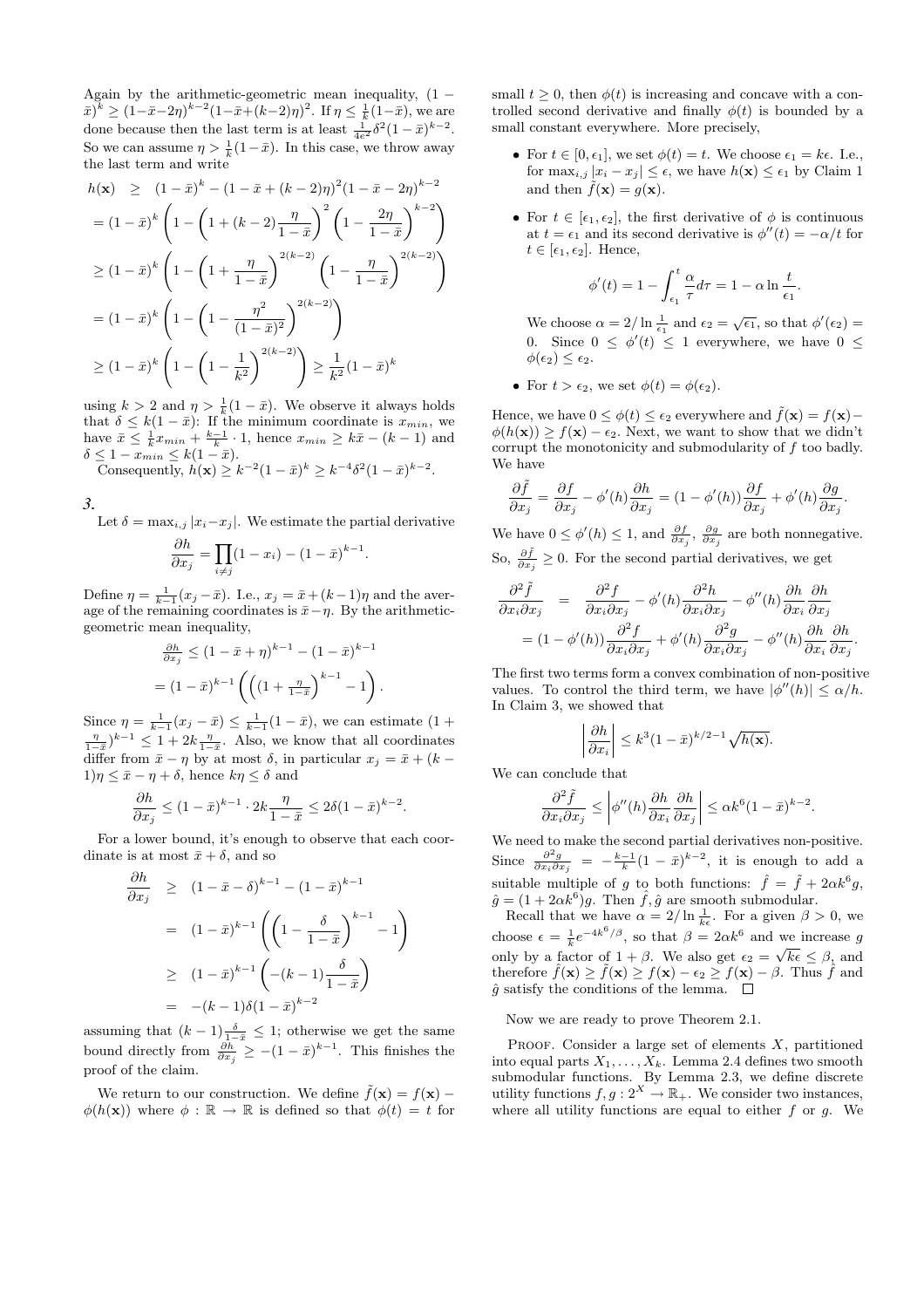present one of these two instances to a (possibly randomized) algorithm. The labeling of the elements of  $X$  is arbitrary and unknown to the algorithm; we can assume that it is uniformly random.

Let us assume that an algorithm queries a set  $S$  of size s. Let  $x_i = |S \cap X_i|/|X_i|$ . Since the partition is uniformly random, each  $x_i$  is a random variable of expectation  $s/k$  and variance  $O(s)$ . We consider k fixed here, while the number of elements  $m = |X|$  is very large. We can assume that  $s \geq$  $\epsilon m$ , otherwise the deviation of  $x_i$  from its expectation can never be more than  $\epsilon m$ . Otherwise, by standard bounds, the probability of  $x_i$  deviating from its expectation by more than  $\epsilon m$  decays as  $e^{-\Omega(\epsilon^2 m^2/\bar{s})} = e^{-\Omega(\epsilon^2 m)}$ . Hence, it happens only with exponentially small probability that  $|x_i - x_j| > \epsilon$ for any  $i \neq j$ . Let's call such a query unbalanced.

Consider any fixed sequence of  $q$  queries. Unless the number of queries q is exponentially large in  $m$ , it still happens only with an exponentially small probability that any query is unbalanced (by the union bound). Therefore, with high probability, no query is unbalanced.

Now consider any (possibly randomized) algorithm, using a subexponential number of value queries. In the randomized case, let us condition on the random bits on the algorithm. Given this, the sequence of queries can depend only on the obtained answers. Note that for balanced queries, we have  $f(\mathbf{x}) = g(\mathbf{x})$  and the function value depends only on  $\bar{x} = \frac{1}{k} \sum_{i=1}^{k} x_i$ , i.e. on the size of the queried set, which is the algorithm's own choice. Hence with high probability, the algorithm always follows the same sequence of (balanced) queries and the answers obtained are the same for  $f(\mathbf{x})$  and  $g(\mathbf{x})$ . Intuitively, the algorithm never learns any *information* about the partition  $(X_1, X_2, \ldots, X_k)$ .

In the case of a randomized algorithm, we can now average over the choices of its random bits. Still, with high probability it never asks any unbalanced query and cannot distinguish between  $f(\mathbf{x})$  and  $g(\mathbf{x})$ . If the underlying instance corresponds to  $f(\mathbf{x})$ , the algorithm will never find any set whose value differs from that of  $g(\mathbf{x})$ , and hence any solution obtained is at most  $(1 - (1 - 1/k)^k + \beta)$  of the optimum.  $\square$ 

# 3. VALUE-QUERY COMPLEXITY OF SUB-ADDITIVE WELFARE MAXIMIZATION

In this section, we construct an example showing that it is impossible to achieve an approximation factor significantly better than  $\frac{1}{\sqrt{m}}$  for the subadditive welfare problem, using a polynomial number of value queries.

In fact, we prove our result for the more restricted class of fractionally subadditive valuation functions [12, 6] that is known to strictly contain all submodular valuation functions. A fractionally subadditive function is the pointwise maximum over a set of linear valuation functions.

DEFINITION 3.1. A linear valuation function (also known as additive) is a set function  $a: 2^M \to \mathbb{R}_+$  that assigns a non-negative value to every singleton  $\{j \in M\}$ , and for all  $S \subseteq M$  it holds that  $a(S) = \sum_{j \in S} a(\{j\}).$ 

DEFINITION 3.2. A fractionally subadditive function is a set function  $f: S^M \to \mathbb{R}_+$ , for which there is a finite set of linear valuation functions  $A = \{a_1, ..., a_l\}$  such that  $f(S) =$  $\max_{a_i \in A} a_i(S)$ , for every  $S \subseteq M$ .

We prove the following theorem.

THEOREM 3.1. For any fixed  $\epsilon > 0$ ,  $a \frac{1}{m^{\frac{1}{2}-\epsilon}}$ -approximation  $algorithm$  for fractionally subadditive valuation functions requires exponentially many value queries.

We note that the result of Theorem 3.1 can be shown to hold even for the case that bidders have the same valuation function (as will be explained later).

PROOF. We shall use probabilistic arguments (similar to those in Section 2) to show that any algorithm that obtains an  $\frac{1}{m^{\frac{1}{2}-\epsilon}}$ -approximation to the social-welfare requires an exponential number of value queries. For simplicity, we shall start by proving the theorem for the case that bidders have different valuation functions. We shall later discuss how the proof can be extended to the more restricted case that all bidders have the same valuation function.

Fix a small constant  $\delta > 0$  (to be determined later). We shall construct a combinatorial auction with  $m$  items and  $k = \sqrt{m}$  bidders. For every S let  $a_S$  be the linear valuation function that assigns a value of 1 to each item  $j \in S$ , and 0 to each item  $j \notin S$ . Let  $\bar{a}$  be the additive valuation that assigns every item  $j \in [m]$  a value of  $\frac{1+\delta}{m^{\frac{1}{2}-\delta}}$ .

Let  $v_1, ..., v_k$  be an k-tuple of (equal) valuation functions defined as follows:

 $v_i = \max\{a_{S:|S| \leq (1+\delta)m^{2\delta}}, \bar{a}\}\$ 

That is,  $v_i$  is the pointwise maximum over the set of additive valuation functions that contains  $a<sub>S</sub>$  for all S of a certain size, and  $\bar{a}$ . Choose, uniformly at random, a partition of size, and a. Choose, uniformly at random, a partition of<br>the items into  $\sqrt{m}$  disjoint bundles of items  $T_1, \ldots, T_k$  such that for each i,  $|T_i| = \sqrt{m}$ . Let  $v'_1, \ldots, v'_k$  be the k-tuple of valuation functions defined as follows:

$$
v_i' = \max\{v_i, a_{T_i}\}\
$$

We shall prove that for every player  $i$ , it takes an exponential number of value queries to distinguish between the case that *i*'s valuation function is  $v_i$  and the case that *i*'s valuation function is  $v'_i$ . It is easy to see that the maximum social-welfare attainable if the valuation functions are  $v_1 \ldots, v_k$  is  $O(m^{\frac{1}{2}+2\delta})$ , while the optimal social-welfare if the valuation functions are  $v'_1 \ldots, v'_k$  is m. Hence, the fact that it requires an exponential number of value queries to distinguish between the valuation-functions profiles  $v_1 \ldots, v_k$  and  $v'_1 \ldots, v'_k$  implies that one cannot get an approximation ratio better than  $\Omega(\frac{1}{m^{\frac{1}{2}-2\delta}})$  in less than an exponential number of value queries.

Consider a specific player  $i$ . Fix a bundle  $S$  of size smaller or equal to  $m^{\frac{1}{2}+\delta}$ . It holds that  $v_i(S) = \max\{|S|, (1 +$  $\delta$ ) $m^{2\delta}$ }.  $v'_i$  might assign a value higher than  $v_i$  to S but only if

$$
|S \cap T_i| > (1 + \delta) m^{2\delta}.
$$

Using standard probabilistic arguments, and relying on the Chernoff bounds, it can be shown that  $Pr[|S \cap T_i|]$  $(1+\delta)m^{2\delta}$  is exponentially small (see Section 2).

Now, consider a bundle S of size greater than  $m^{\frac{1}{2}+\delta}$ .  $v_i$ will assign to S the value of  $(1 + \delta) \frac{|S|}{1}$  $\frac{|S|}{m^{\frac{1}{2}-\delta}}$ .  $v'_i$  might assign  $S$  a higher value, but only if

$$
|S \cap T_i| > (1+\delta) \frac{|S|}{m^{\frac{1}{2}-\delta}}.
$$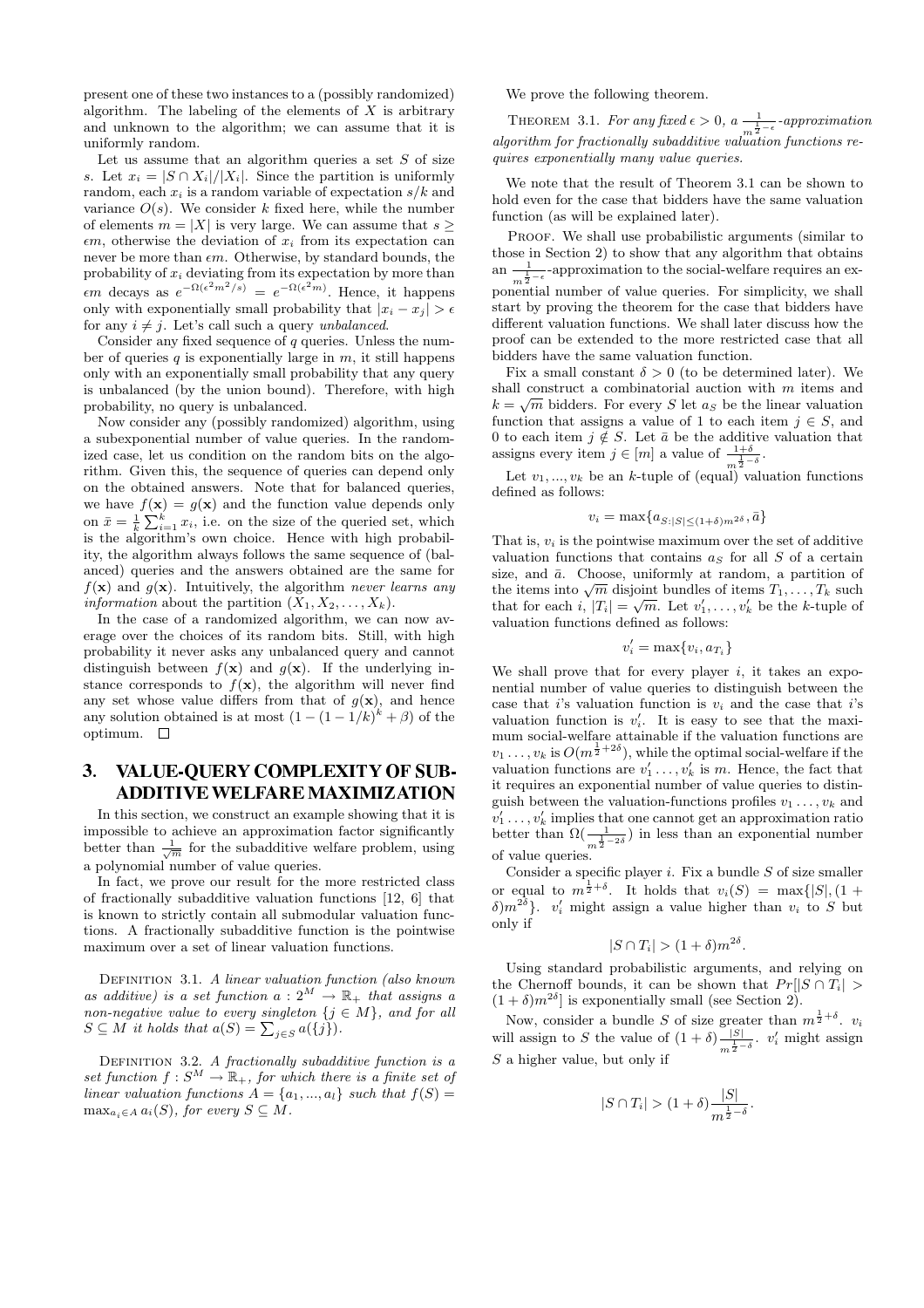Again, using standard probabilistic arguments it can be shown that  $Pr[|S \cap T_i| > (1+\delta) - \frac{|S|}{1}]$  $\frac{|S|}{m^{\frac{1}{2}-\delta}}$  is exponentially small.

We conclude that for every bundle  $S$ , only with exponentially small probability does one gather sufficient information to distinguish between the case that i's valuation is  $v_i$ and the case that it is  $v_i'$ . Hence, it requires an exponential number of value queries to distinguish between  $v_i$  and  $v'_i$  in the worst case. This concludes the proof of the theorem.

We note that this proof can be extended to the case that all bidders have the same valuation function. Observe, that all the  $v_i$  functions are identical. We shall show how it is possible to make all the  $v_i'$  identical as well. Informally, in the construction of  $v'_i$ , we have associated every bidder i with a bundle  $T_i$ . However, it is possible to define  $v'_i$  in a way that associates every bidder i with the entire partition  $T_1, ..., T_k$ . This is done by defining each  $v'_i$  to be  $\max\{v_i, a_{T_1}, ..., a_{T_k}\}.$  It is still true that distinguishing between  $v_1, ..., v_k$  and  $v'_1, ..., v'_k$  requires an exponential number of value queries (using the same probabilistic arguments as before and the union bound). It is also still true that the ratio between the social welfare if the valuation functions are  $v_1, \ldots, v_k$ , and the social welfare if the valuation functions are  $v'_1, ..., v'_k$  is  $O(m^{\frac{1}{2}-2\delta})$ (the ratio between  $O(m^{\frac{1}{2}+2\delta})$  and m, respectively). Hence, in order to obtain an approximationratio better than  $\Omega(\frac{1}{m^{\frac{1}{2}-2\delta}})$ , an exponential number of value queries in required.

# 4. VALUE-QUERY COMPLEXITY OF SU-PERADDITIVE WELFARE MAXIMIZA-**TION**

In this section, we construct an example showing that it is impossible to achieve an approximation factor significantly better than  $\frac{\log m}{m}$  for the superadditive welfare problem, using a polynomial number of value queries.

The construction of the example will be done in two steps. First, we shall define a subclass of superadditive valuation functions we term min-linear functions. This is a superadditive analogue of fractionally subadditive functions [12, 6]. We shall then prove our lower bound for this more restricted class.

DEFINITION 4.1. A min-linear function is a set function  $f: 2^M \to \mathbb{R}_+$  such that there is a finite set of linear valuation functions  $A = \{a_1, \ldots, a_l\}$  such that for every  $S \subseteq M$  $f(S) = \min_{a_i \in A} \{a_i(S)\}.$ 

It is easy to show (and analogous to the proofs in [12, 11]) that min-linear functions are contained in the class of superadditive valuation functions, and are a superclass of supermodular valuation functions. For completeness we present the simple proofs below. Simple examples demonstrate that these containments are strict.

#### Claim 4.1. Any min-linear function is superadditive.

PROOF. Let  $f = \min_{a \in A} a$  be a min-linear function. Let  $S$  and  $T$  be two disjoint subsets of items. By definition there are linear functions  $a_S$ ,  $a_T$ , and  $a_{S\cup T}$  in A for which the value of S, T, and  $S \cup T$ , is minimized. Therefore, it must hold that  $a_S(S) \le a_{S \cup T}(S)$  and  $a_T(T) \le a_{S \cup T}(T)$ . Hence:

$$
f(S \cup T) = a_{S \cup T}(S \cup T)
$$
  
=  $a_{S \cup T}(S) + a_{S \cup T}(T)$   
 $\geq a_S(S) + a_T(T)$   
=  $f(S) + f(T)$ .

 $\Box$ 

DEFINITION 4.2. A set function  $f$  is supermodular iff for any two sets S and T,  $f(S) + f(T) \leq f(S \cup T) + f(S \cap T)$ .

CLAIM 4.2. Any supermodular valuation function is a minlinear function.

PROOF. Let  $f$  be a supermodular valuation function. Fix an order on the items, w.l.o.g.,  $1, ..., m$ . For every set  $S$ we define a linear function  $a_S$  as follows: For every  $j \in S$  $a_S({j}) = f({1, ..., j}) - f({1, ..., j-1})$ . For every  $j \notin S$  $a_S({j}) = \infty$ , where  $\infty$  represents a very large number (in particular  $f(M) \ll \infty$ ). It is easy to see that  $a_S(S) = f(S)$ for any  $S$ . We want to show that  $f$  is min-linear and the finite set of linear functions is  $A = \{a_T\}_{T \subset M}$ . For this, we need to show that  $a_S(S) = \min_{a_T \in A} a_T(S)$ .

Observe that for any  $S, T$  such that  $S$  is not contained in  $T$ , it is impossible that the minimum for  $S$  is achieved by  $a_T$  (because for some  $j \in S$   $a_T(\{j\}) = \infty$ ). So, we are left with the case that  $S \subseteq T$ . Here we exploit the well-known fact that monotone supermodular functions have increasing marginal values. That is, if  $U \subset V \subset M$ , and j is in neither U nor V, then  $f(U \cup \{j\}) - f(U) \leq f(V \cup \{j\}) - f(V)$ . It is easy to see that this implies that for  $S \subseteq T$ , for any  $j \in S$   $as(\{j\}) \leq a_T(\{j\})$ . Hence,  $a_S$  is indeed the linear function for which the minimum is achieved (for bundle  $S$ ). This implies that  $f = \min A$ .  $\Box$ 

We are now ready to prove the following theorem:

THEOREM 4.1. For any  $\epsilon > 0$ , a  $\frac{\log^{1+\epsilon} m}{m}$ -approximation algorithm for min-linear valuation functions requires a superpolynomial number of value queries.

We note that the result of Theorem 4.1 can be shown to hold even for the case that all bidders have the same valuation function (as will be discussed later).

PROOF. For simplicity, we shall start by proving the theorem for the case that bidders have different valuation functions. We shall later discuss how the proof can be extended to the more restricted case that all bidders have the same valuation function.

We use probabilistic arguments similar to those in Section 2. Fix  $\epsilon > 0$ . We construct an auction with  $|M| =$  $m + \frac{m}{\log^{1+\epsilon} m}$  items and  $|N| = k = \frac{m}{\log^{1+\epsilon} m}$ . M consists of two disjoint sets  $M_1$  and  $M_2$ , such that  $|M_1| = m$  and  $|M_2| = \frac{m}{\log^{1+\epsilon} m}$ . Each bidder  $i \in [k]$  is associated with a unique item  $d_i$  in  $M_2$ . We partition  $M_1$ , uniformly at random, into  $k = \frac{m}{\log^{1+\epsilon} m}$  bundles  $T_1, ..., T_k$  of equal size (i.e., of size  $\log^{1+\epsilon} m$ ).

For each bidder  $i$ , let  $b_i$  be the linear valuation function that assigns a value of 1 to  $d_i$  and 0 to all other items. By  $a<sub>S</sub>$ , we denote a linear function that assigns a value of 1 to each item in S and 0 to all other items.

Let  $v_1, ..., v_k$  be the k-tuple of valuation functions defined as follows:

$$
v_i = \min\{b_i, a_{S:S \subseteq M_1, |S| = \frac{m}{2}}\}.
$$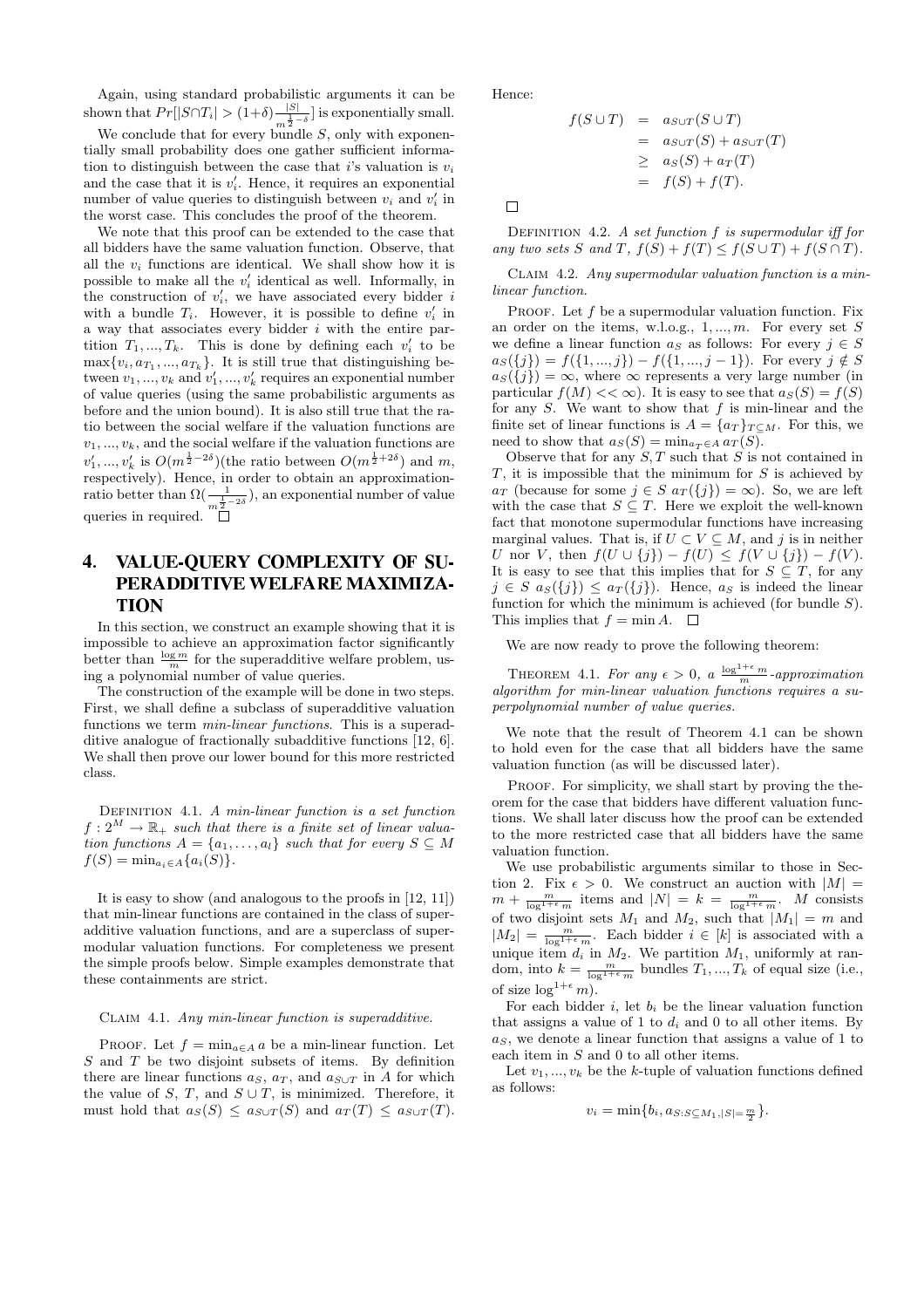This function has a very simple interpretation: It assigns a value of 1 to every set that contains  $d_i$  and more than  $\frac{m}{2}$ items in  $M_1$ . It assigns 0 to all other bundles.

Let  $v'_1, ..., v'_k$  be the k-tuple of valuation functions defined as follows:

$$
v'_{i} = \min\{b_{i}, a_{S:S \subseteq M_{1}, |S| = \frac{m}{2}} \& s \cap T_{i} \neq \emptyset\}.
$$

This function too has a simple interpretation: It assigns a value of 1 to every set that contains  $d_i$  and  $T_i$ , or  $d_i$  and more than  $\frac{m}{2}$  items in  $M_1$ . It assigns 0 to all other sets.

We shall show that it would take a super-polynomial number of value queries to distinguish between the case that  $i$ 's valuation function is  $v_i$  and the case that it is  $v'_i$ . It is easy to see that if the valuation functions of the bidders are  $v_1, ..., v_k$  then the optimal social welfare is 1. On the other hand, if the valuation functions of the players are  $v'_1, \ldots, v'_k$ then the optimal social welfare value is  $\frac{m}{\log^{1+\epsilon} m}$  (assign every bidder i the bundle that contains  $d_i$  and  $T_i$ ). Hence, it follows that achieving an approximation of  $\frac{\log^{1+\epsilon} m}{m}$  requires a super-polynomial number of value queries (required to distinguish between  $v_1, ..., v_k$  and  $v'_1, ..., v'_k$ .

Observe that, for each  $i, v_i$  and  $v'_i$  assign exactly the same value to all bundles, except for bundles that contain  $d_i$  and at most  $\frac{m}{2}$  items in  $M_1$ . Also observe, that the difference is that  $v_i$  assigns a value of 0 to all these bundles, while  $v_i'$ assigns a value of 1 to such bundles that contain  $T_i$  (and 0 to all other such sets). What is the probability that a set of size at most  $\frac{m}{2}$  in  $M_1$  contains  $T_i$ ? Let S be a bundle in  $M_1$  of size at most  $\frac{m}{2}$ . Recall that  $T_i$  is uniformly distributed over all sets of size  $\log^{1+\epsilon} m$ . For every item in  $T_i$ , the probability that it is contained in S is at most  $\frac{1}{2}$ . Therefore,

$$
Pr[T_i \subseteq S] \leq \frac{1}{2^{\log^{1+\epsilon} m}}
$$

This implies that  $2^{\log^{1+\epsilon} m}$ , i.e., a super-polynomial number of value queries, may be required to distinguish between  $v_i$ and  $v'_i$ . The theorem follows.

We note that this proof can be extended to the case that all bidders have the same valuation function. Observe that all the  $v_i$  functions are identical. So, it suffices to show that the  $v_i$ 's can be converted to be identical, while still maintaining the following properties: It must require a superpolynomial number of value queries to distinguish between  $v_1, \ldots, v_k$  and  $v'_1, \ldots, v'_k$ . The ratio between the social welfare if the valuation functions are  $v_1, ..., v_k$ , and the social welfare if the valuation functions are  $v'_1, ..., v'_k$  must remain  $\frac{m}{\log 1 + \epsilon}$ (the ratio between 1 and  $\frac{m}{\log^{1+\epsilon} m}$ , respectively). This can be done in a way analogous to that shown in the proof of Theorem 3.1. Informally, in the construction of  $v_i'$ , we have associated every bidder i with a bundle  $T_i$ . However, it is possible to define  $v_i'$  in a way that associates every bidder i with the entire partition  $T_1, ..., T_k$ .  $\Box$ 

## 5. OPEN QUESTIONS

We conclude by exhibiting the following two open questions:

• For the case of submodular valuation functions, the only information-theoretic lower bound in the models of general and demand queries is  $1 - O(1/m)$ . There are indications that suggest the existence of a constant  $(1 - \epsilon)$  lower bound (APX-hardness results in the demand query and general query models [3, 7], and an integrality gap [4]). Proving such a lower bound in any of these two models is a very interesting open question and seems to require non-trivial combinatorial constructions.

• We have presented tight lower bounds in the value query model for submodular and subadditive valuation functions. There is still a gap between  $\frac{\sqrt{\log m}}{m}$  and  $\frac{\log m}{m}$ in the case of superadditive valuations. We have not considered the class of supermodular valuation functions, for which no information-theoretic lower bound is known in any of the models. Proving informationtheoretic lower bounds for this class is an open problem.

### 6. REFERENCES

- [1] L. Blumrosen and N. Nisan. On the computational power of iterative auctions I: Demand queries. In Proc. of the 6th ACM Conference on Electronic Commerce  $(EC)$ , 2005.
- [2] L. Blumrosen and N. Nisan. On the computational power of iterative auctions I: Ascending auctions. In Proc. of the 6th ACM Conference on Electronic Commerce (EC), 2005.
- [3] S. Dobzinski. Private communication, 2006.
- [4] S. Dobzinski and M. Schapira. An improved approximation algorithm for combinatorial auctions with submodular bidders. In Proc. of the 18rd Annual ACM Symposium on Discrete Algorithms (SODA), 2006, 1064–1073.
- [5] S. Dobzinski, N. Nisan and M. Schapira. Approximation algorithms for combinatorial auctions with complement-free bidders. In Proc. of the 37th Annual ACM Symposium on Theory of Computing (STOC), 2005, 610–618.
- [6] U. Feige. On maximizing welfare when utility functions are subadditive. In Proc. of the 38th Annual ACM Symposium on Theory of Computing (STOC), 2006, 41–50.
- [7] U. Feige and J. Vondrák. Approximation algorithms for combinatorial allocation problems: Improving the factor of  $1 - 1/e$ . In Proc. of the 47th Annual IEEE Symposium on the Foundations of Computer Science (FOCS), 2006, 667–676.
- [8] U. Feige, V. Mirrokni and J. Vondrák. Maximizing non-monotone submodular functions. In Proc. of the 47th Annual IEEE Symposium on the Foundations of Computer Science (FOCS), 2007, 461–471.
- [9] R. Holzman, N. Kfir-Dahav, D. Monderer and M. Tennenholtz. Bundling equilibrium in combinatorial auctions. Games and Economic Behavior 47, 2004, 104–123.
- [10] S. Khot, R. Lipton, E. Markakis and A. Mehta. Inapproximability results for combinatorial auctions with submodular utility functions. In Proc. of WINE 2005.
- [11] B. Lehmann, D. Lehmann and N. Nisan. Combinatorial auctions with decreasing marginal utilities In Proc. of the 3rd ACM Conference on Electronic Commerce (EC), 2001.